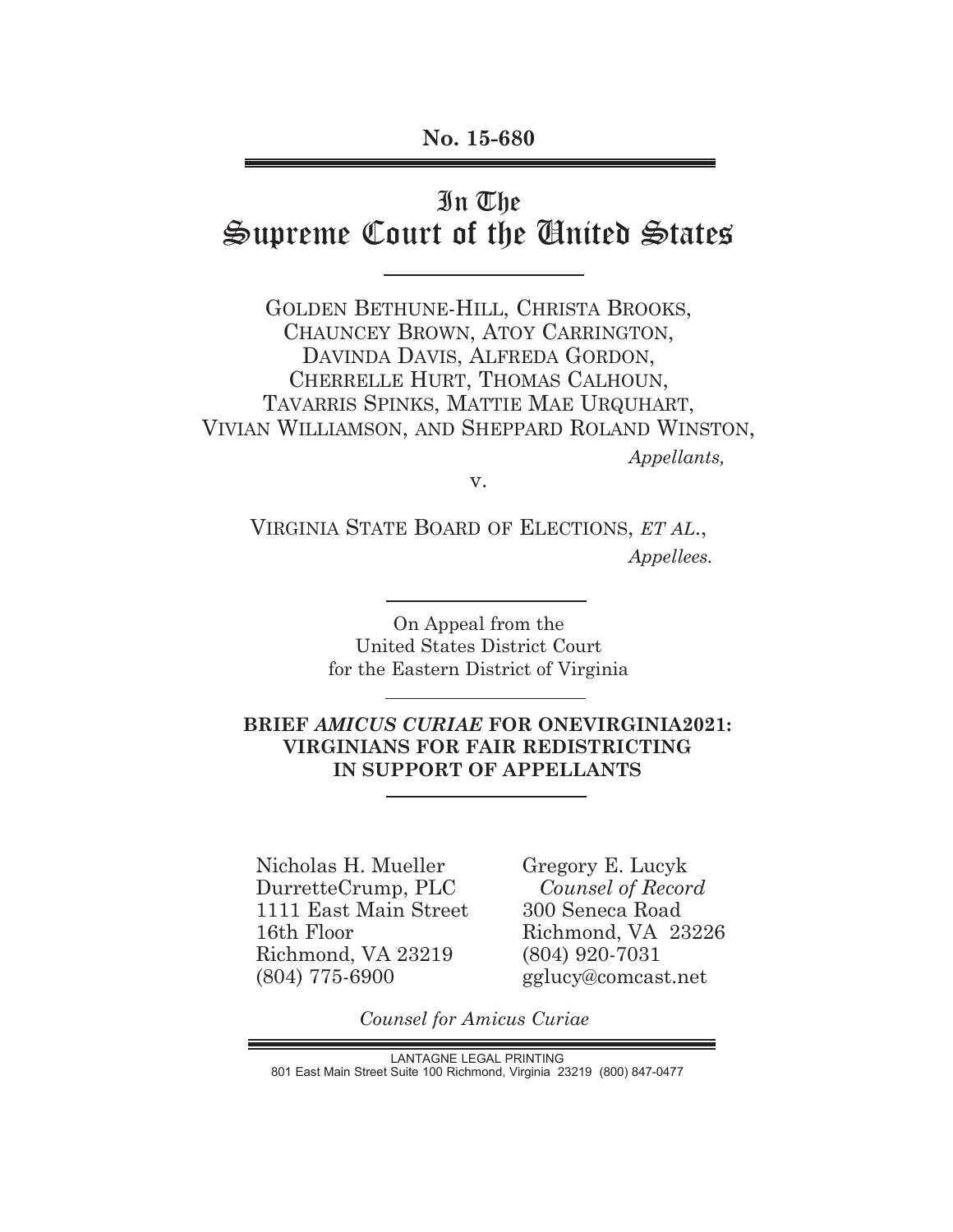# **TABLE OF CONTENTS**

| $\mathbf{I}$ . | PARTISAN GERRYMANDERING<br><b>UNDERMINES BASIC</b><br>DEMOCRATIC AND                                                                                                                                                                      |
|----------------|-------------------------------------------------------------------------------------------------------------------------------------------------------------------------------------------------------------------------------------------|
| II.            | WHILE REDISTRICTING<br><b>INHERENTLY INVOLVES</b><br>POLITICS, THE FIRST<br>AMENDMENT REQUIRES THAT<br>REDISTIRCTING BE DONE IN A<br>VIEWPOINT NEUTRAL                                                                                    |
| III.           | PARTISAN GERRYMANDERING<br>IS NOT A RATIONAL OR<br><b>LEGITIMATE REDISTRICTING</b><br>OBJECTIVE, AND SHOULD<br>NOT BE ACCEPTED TO<br>EXCUSE UNCONSTITUTIONAL<br>RACIAL DISCRIMINATION OR<br>THE DISREGARD OF<br>TRADITIONAL REDISTRICTING |
|                |                                                                                                                                                                                                                                           |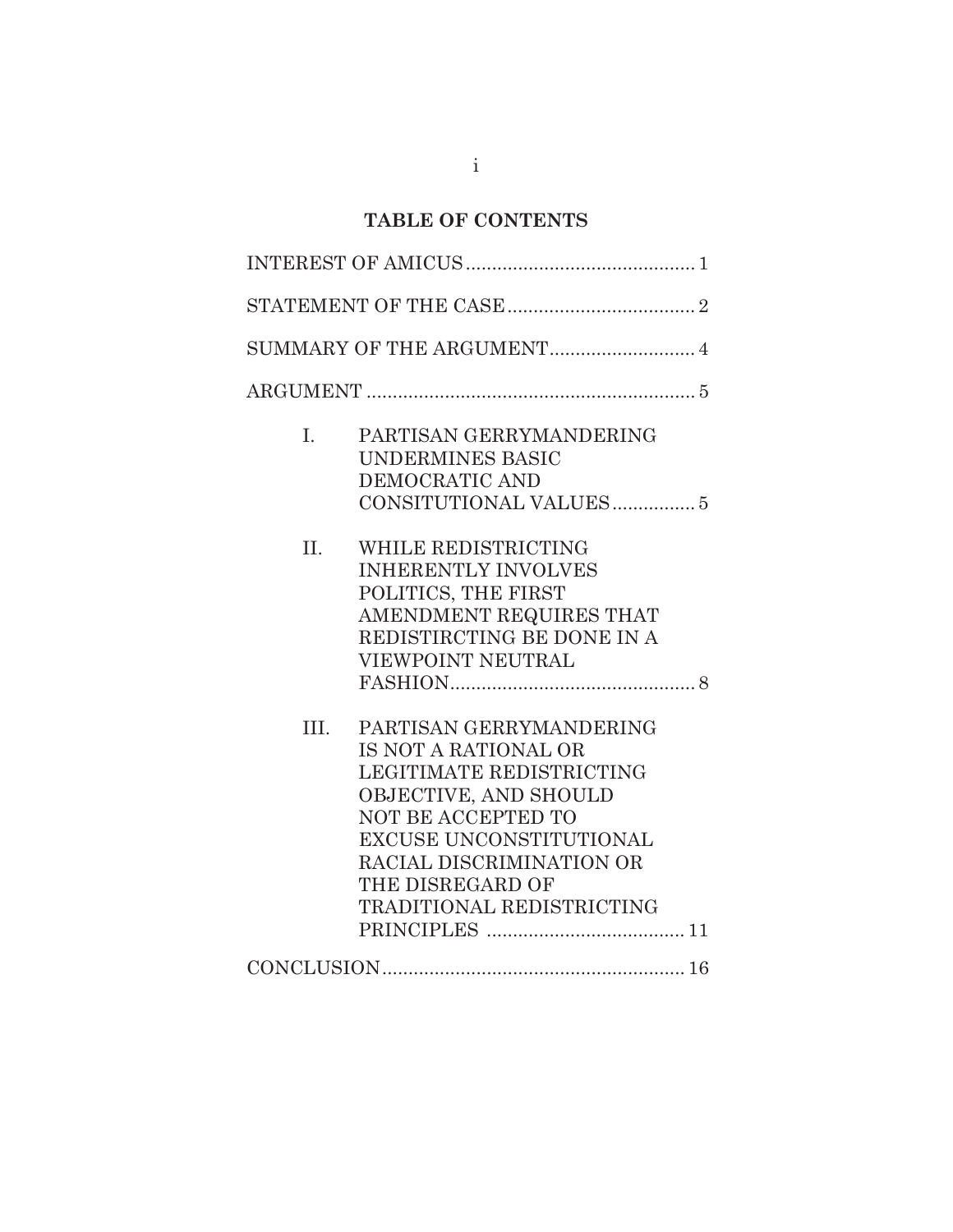# **TABLE OF AUTHORITIES**

| <b>CASES</b>                                                                                                | Page(s) |
|-------------------------------------------------------------------------------------------------------------|---------|
| Anderson v. Celebrezze,                                                                                     |         |
| Arizona State Legislature v. Arizona Independent<br>Redistricting Commission,                               |         |
| Bethune-Hill v. Va. State Bd. of Elections,                                                                 |         |
| Bush v. Vera,                                                                                               |         |
| Davis v. Bandemer,                                                                                          |         |
| Gaffney v. Cummings,                                                                                        |         |
| Harris v. Arizona Independent Redistricting<br>Commission,                                                  |         |
| Karcher v. Daggett,                                                                                         |         |
| Raleigh Wake Citizens Assoc., et al. v. Wake County<br>Bd. of Elections, et al., 2016 U.S. App. Lexis 12136 |         |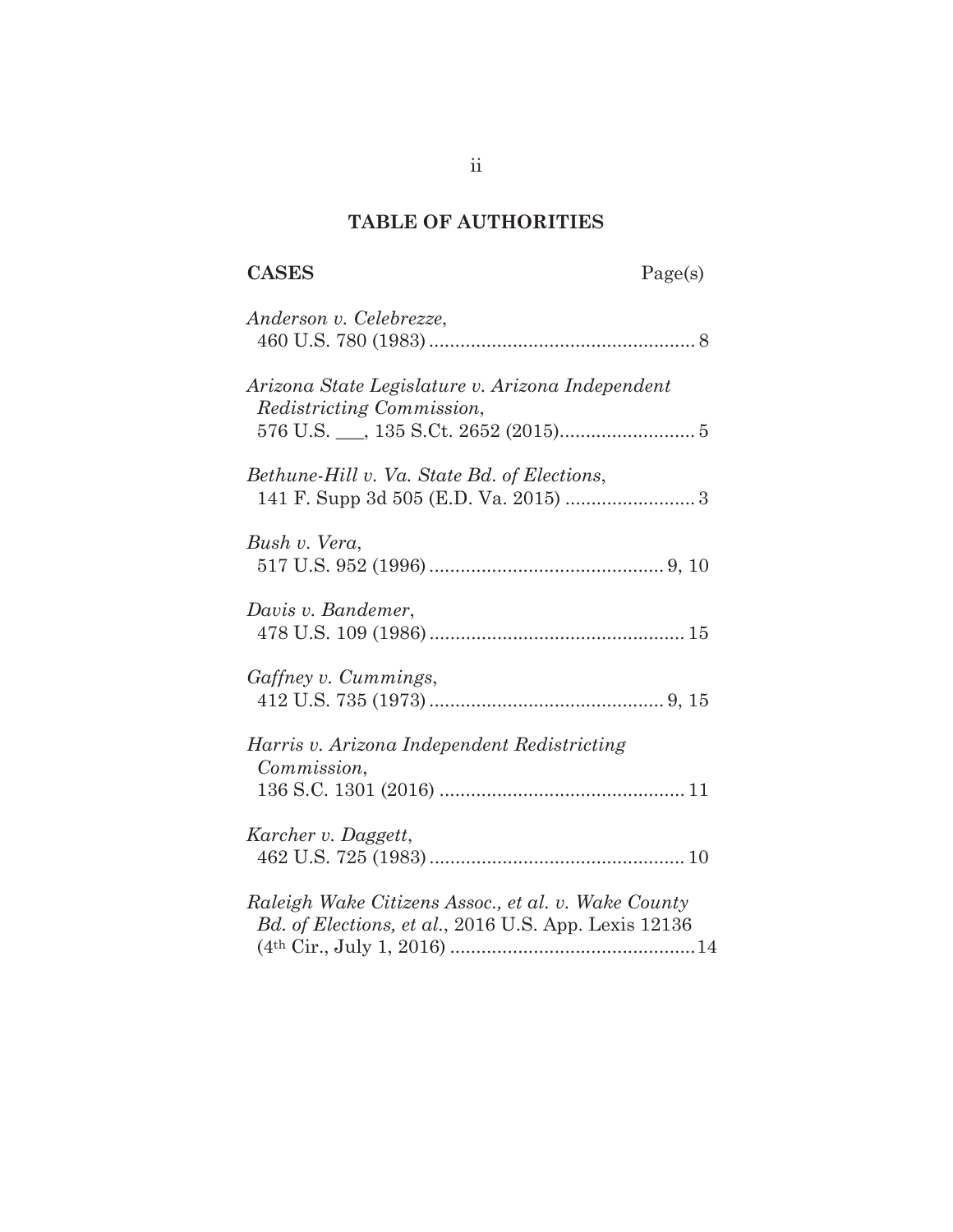| Romer v. Evans,                      |  |
|--------------------------------------|--|
| <i>Tashjian v. Republican Party,</i> |  |
| Veith v. Jubelirer,                  |  |

## **OTHER AUTHORITIES**

| Kali Borkoski, An Interview with Justice Stevens,<br>$SCOTUSblog$ (Nov. 3, 2011),<br>http://www.scotusblog.com/21011/11/an-interview-                                           |
|---------------------------------------------------------------------------------------------------------------------------------------------------------------------------------|
|                                                                                                                                                                                 |
| Michael Parsons, <i>Clearing the Political Thicket: Why</i><br>Political Gerrymandering for Partisan Advantage is<br><i>Unconstitutional</i> , 24 Wm. & Mary Bill Rts. J. 1107, |
| Virginia State Board of Elections, <i>District-by-district</i><br>contests, available at:                                                                                       |
| http://results.elections.virginia.gov/vaelections/2015                                                                                                                          |
|                                                                                                                                                                                 |
| %20November%20General/Site/GeneralAssembly.ht                                                                                                                                   |
|                                                                                                                                                                                 |

Virginia State Board of Elections, *Voter turnout statistics,* available *at:*  http://elections.virginia.gov/resultsreports/registratio n-statistics/registrationturnout-statistics/ (last visited Sept. 6, 2016). .................................................... 8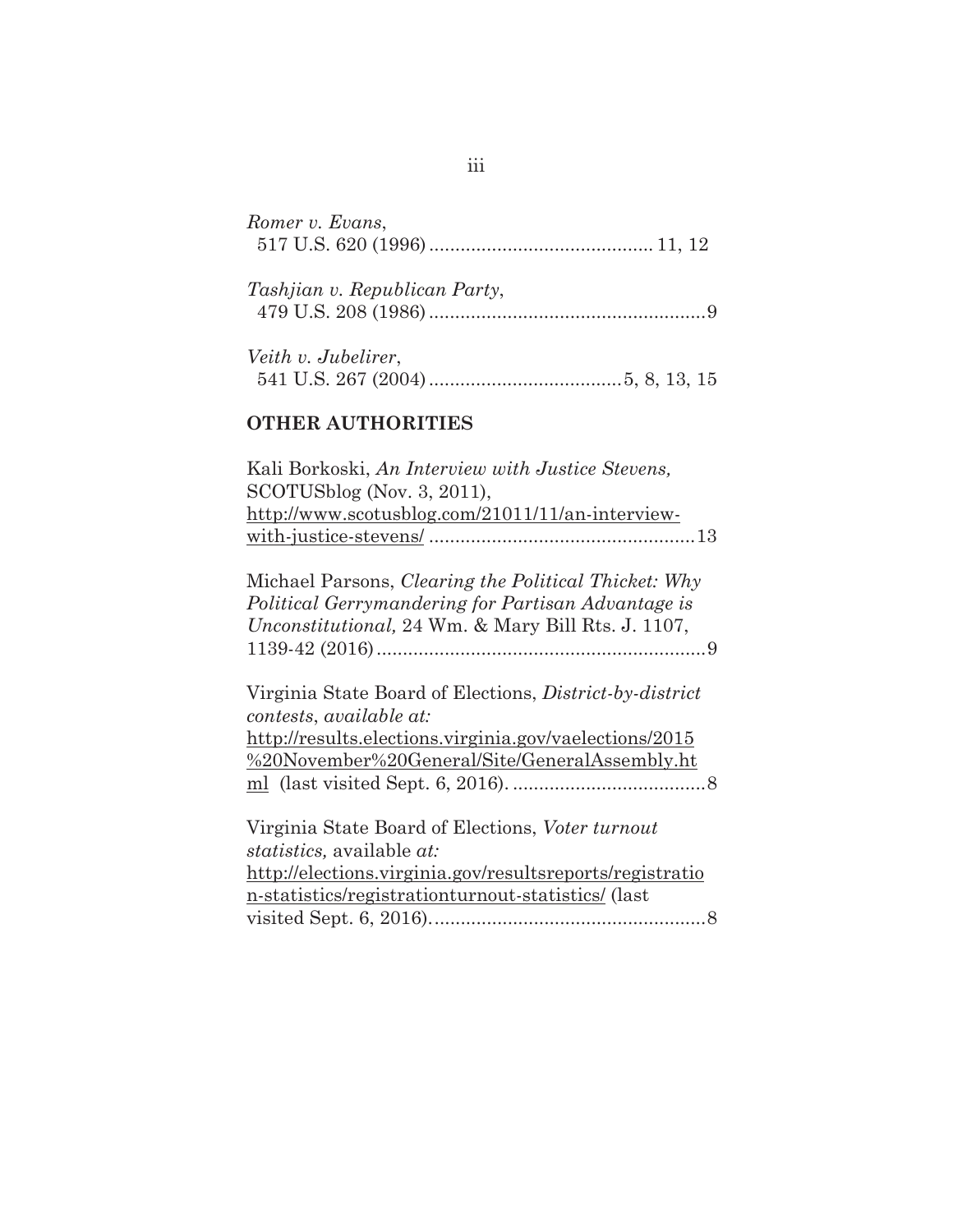#### **INTEREST OF** *AMICUS*<sup>1</sup>

OneVirginia2021: Virginians for Fair Redistricting, is a nonprofit corporation formed under the laws of the Commonwealth of Virginia and granted exempt status under Sections 501(c)(3) and 501(c)(4) of the Internal Revenue Code. OneVirginia2021 was organized to initiate a comprehensive effort to remove gerrymandering from the redistricting process in Virginia, through public education, participation in meaningful litigation, and by seeking an amendment to the Constitution of Virginia establishing an impartial Redistricting Commission – independent of the Virginia General Assembly – to draw legislative and congressional district lines, and to use specific, objective and well-defined redistricting criteria in performing the redistricting function.

 OneVirginia2021 is interested in this case because partisan gerrymandering undermines the rights of citizens of all political viewpoints. It is destructive to our constitutional democracy and concept of representation because it gives politicians drawing district lines greater influence over who represents voters than the voters themselves. OneVirginia2021 is committed to a fair system of

<sup>1</sup> This *amicus* brief is filed in support of the appellants with the consent of all parties. Letters confirming the parties' consent are being filed herewith in accordance with this Court's Rule 37.3(a). Pursuant to Rule 37.6, *amicus* submitting this brief and its counsel hereby represent that none of the parties in this case nor their counsel authored this brief in whole or in part and that no person other than *amicus* paid for or made a monetary contribution toward its preparation and submission.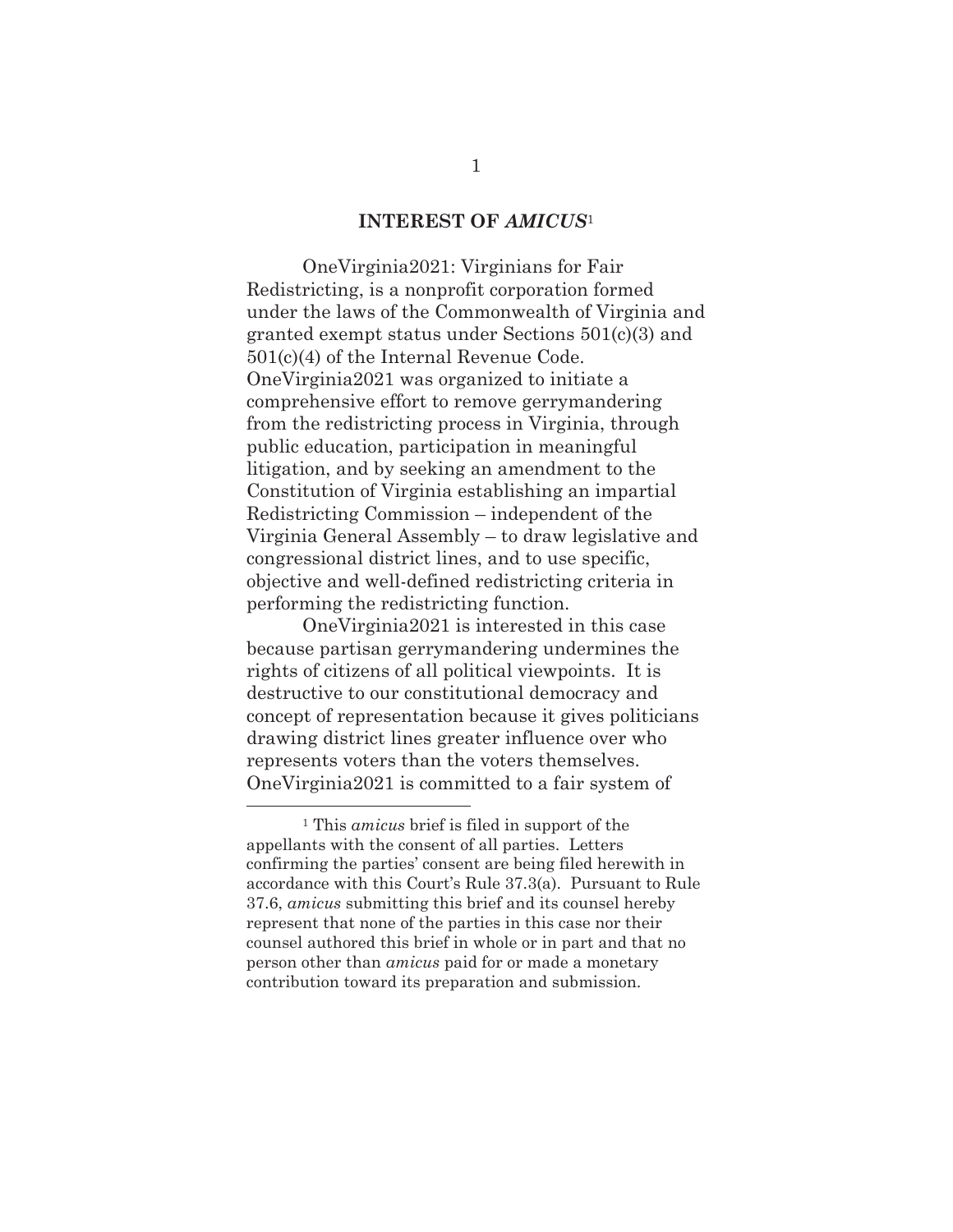districts that represent the viewpoints of voters no matter where they fall on the political spectrum.

The record in this case creates an opportunity for the Court to clarify that discrimination on the basis of viewpoint can never be a legitimate state interest, and that partisan gerrymandering is no defense to an otherwise well-grounded claim of racial discrimination in the redistricting process.

This *amicus* brief is filed in support of the appellants with the consent of all parties. Letters confirming the parties' consent are being filed herewith in accordance with this Court's Rule 37.3(a). Pursuant to Rule 37.6, *amicus* submitting this brief and its counsel hereby represent that none of the parties in this case nor their counsel authored this brief in whole or in part and that no person other than *amicus* paid for or made a monetary contribution toward its preparation and submission.

## **STATEMENT OF THE CASE**

This case comes to this Court with an uncomplicated record. A divided district court below upheld the 2011 Virginia House of Delegates redistricting plan against a claim of unconstitutional racial gerrymandering, notwithstanding that the legislature adopted a minimum racial threshold of 55% black voting age population (BVAP) for every minority district. That percentage was a fixed, nonnegotiable quota in drawing all twelve minority House districts. However, the district court, in a two-to-one split decision, found that race did not predominate based on assertions by the legislative defendant/intervenors (hereafter "Intervenors") that the lines were the product of other factors such as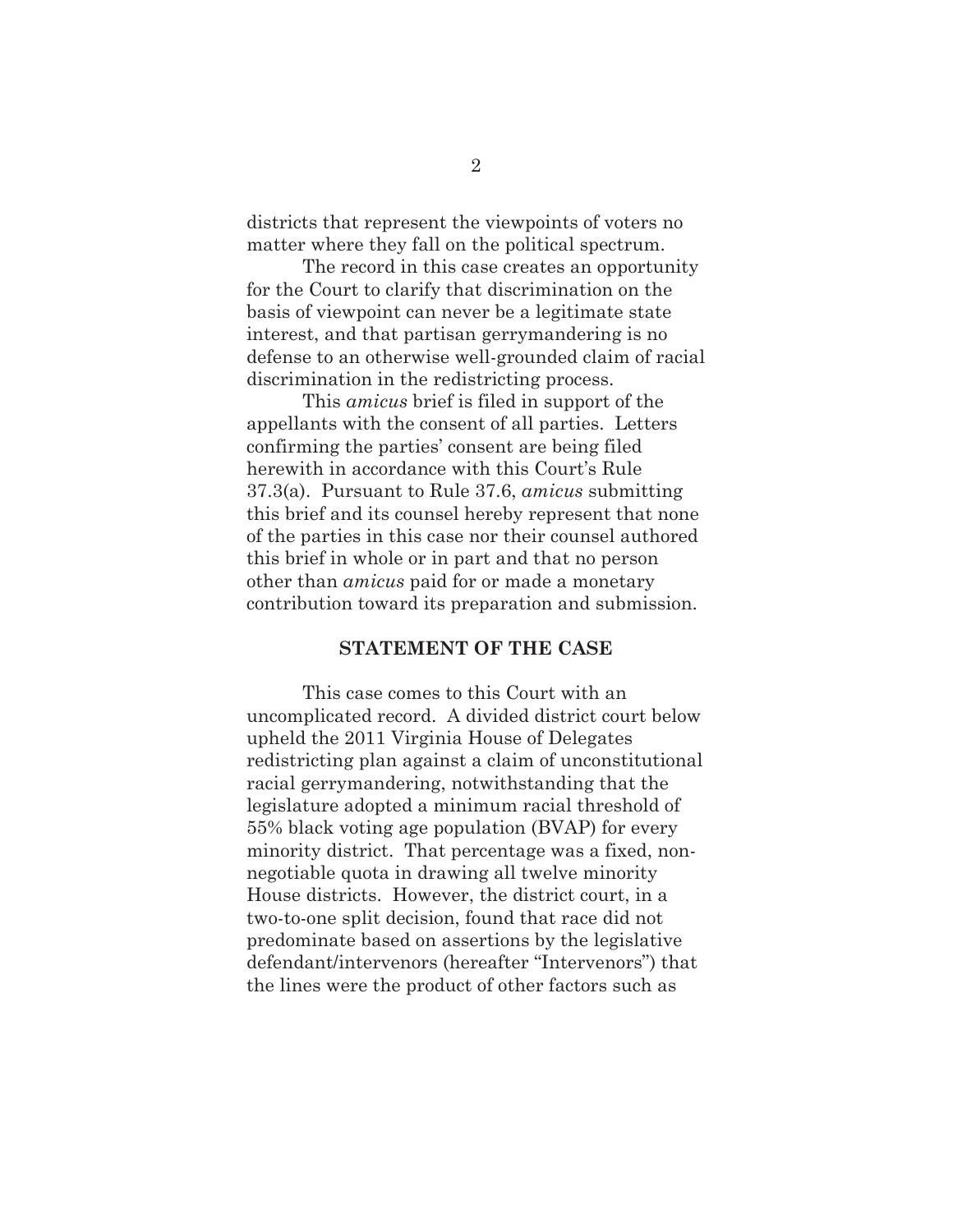partisan advantage. *See Bethune-Hill v. Va. State Board of Elections,* 141 F. Supp. 3d 505, 542 (E.D. Va. 2015) (noting that "[t]he Intervenors. . . raised the argument that some of the Challenged Districts have political, rather than racial, justifications").

The Intervenors advanced that argument to this Court in their Motion to Dismiss or Affirm, at p. 28 ("The Court Correctly Rejected the Challenge to HD 63, HD 80 and HD 95 Because Political Considerations Predominated"). More specifically, partisan advantage was the motivation behind the Intervenors' assertion that "HD 95 was crafted carefully to avoid taking HD 94's Republican precincts and instead take Democratic-leaning population left behind. . .to dilute Democratic voting strength in that area." Ints.' Pre-Trial Brief at 18. They also targeted specific Democratic incumbents and, in turn, the voters who support them. "The changes on the eastern border to HD 75 were drawn to load heavily Republican precincts into the district of Democrat William Barlow (who subsequently lost to a Republican in the 2011 election . . ." *Id.* at 25.

A partisan attack also was waged in order to unseat Democrat Delegate Robin Abbott, who had defeated Republican Philip Hamilton in 2009 in the 93rd House District. Rather than draw a district based on traditional and neutral criteria, the district was drawn specifically to prevent voters who elected Delegate Abbott from continuing to maintain the representation in the legislature that their numbers dictated. The new lines were drawn so that Abbott was paired with Republican Delegate Glenn Oder in the heavily Republican 94th House District. For good measure, to ensure an even safer district for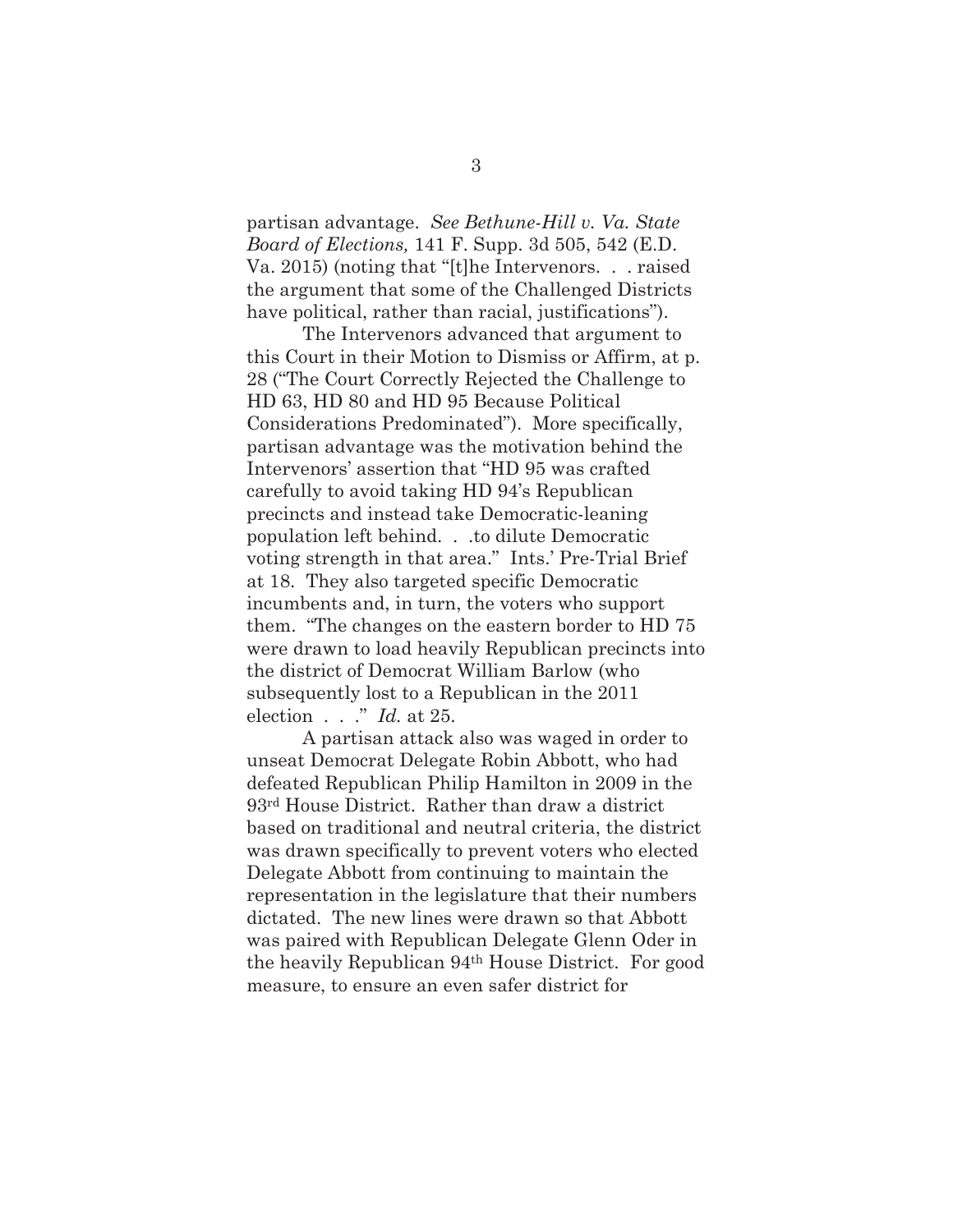Delegate Oder, the Intervenors' mappers moved several African-American precincts out of the 94th and into the 95th, a minority district that already had a BVAP of 60% and in which the minority representative won at least 65% of the vote in every general election in the past decade. Oder defeated Abbott handily in the 2011 election.

#### **SUMMARY OF THE ARGUMENT**

While the record is clear that the leadership of the House of Delegates in the Virginia General Assembly engaged in unconstitutional racial gerrymandering in drawing twelve majority/minority House districts using a uniform racial quota, this case also presents a simple and critical question of law relevant to this Court's political gerrymandering jurisprudence. That is whether gerrymandering to achieve "partisan advantage" is a legitimate state interest. It is not. It is nothing more than unconstitutional discrimination on the basis of political viewpoint.

The use of political classifications to divide voters for the purpose of entrenching political power can never be a legitimate state interest. And the assertion of partisan gerrymandering as an excuse for noncompliance with other constitutional, statutory or longstanding "good government" redistricting requirements should not become a judicially sanctioned rule.

The record reflects numerous other instances of political manipulation and exercises in partisan "incumbency protection" intended to preserve the political advantage in favor of Republicans in the Virginia House of Delegates (despite Democrats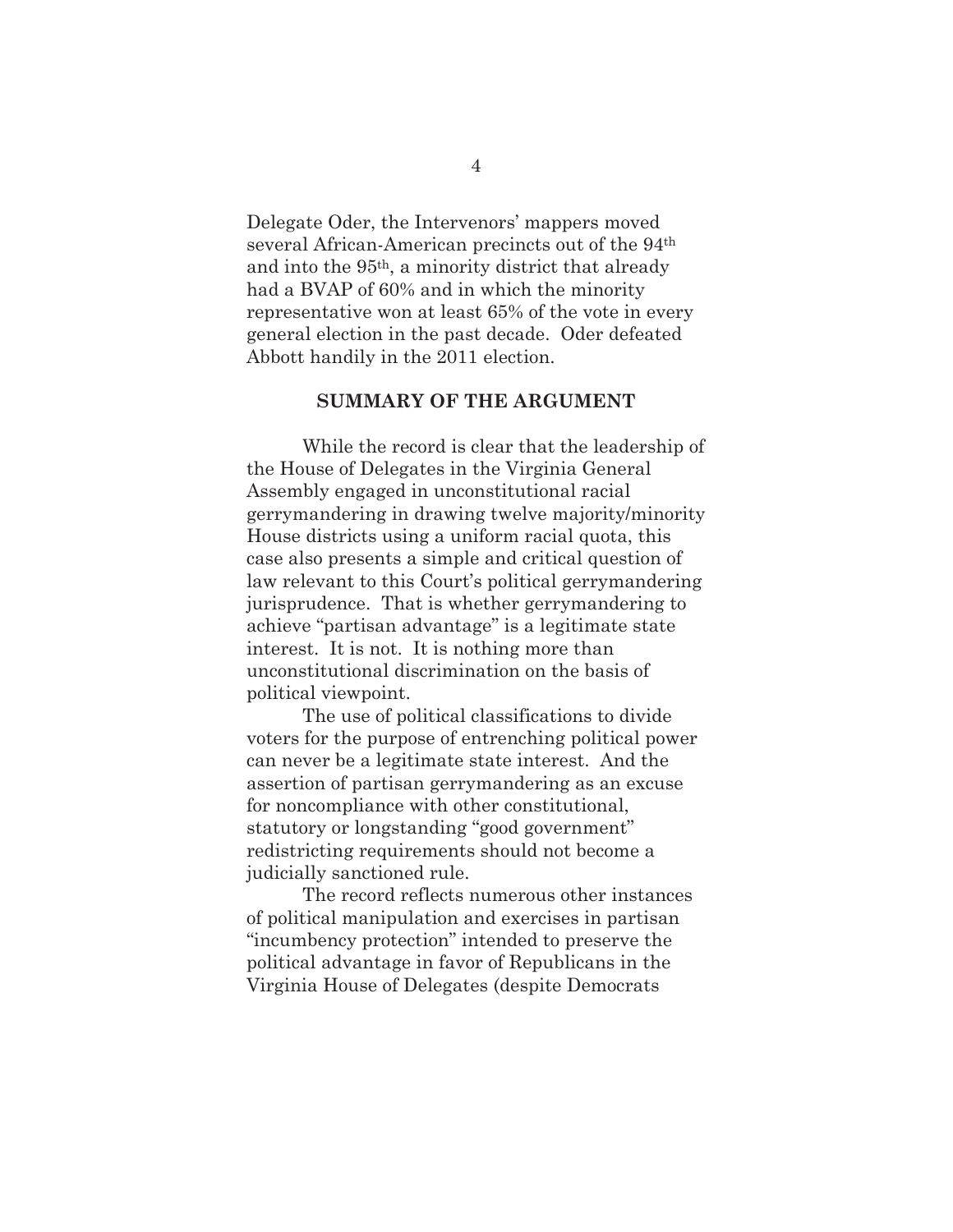winning each of the last six statewide elections). Incumbency protection, however, has never been deemed to mean guaranteed re-election or lifetime tenure for elected officials. Yet a decade of tenure and uncontested elections are precisely what the Intervenors sought to legislate in the 2011 plan with unabashed racial and partisan manipulation. And unconstitutional racial sorting, through the imposition of a mandatory, inflexible quota, was the predominant tool employed by the intervenors to implement their partisan agenda.

Partisan gerrymandering is an abuse of legislative authority and incompatible with democratic principles. There is no rational justification for such an invidious abuse of power, and this Court should decline to recognize such viewpoint discrimination as an acceptable explanation for engaging in constitutionally prohibited racial discrimination or disregarding traditional redistricting principles.

#### **ARGUMENT**

### **I. PARTISAN GERRYMANDERING UNDERMINES BASIC DEMOCRATIC AND CONSITUTIONAL VALUES**

 "'[P]artisan gerrymanders,' this Court has recognized, '[are incompatible] with democratic principles.'" *Arizona State Legislature v. Arizona Independent Redistricting Comm'n, et al.*, 576 U.S. \_\_\_, \_\_\_ (2015), *quoting Vieth v. Jubelirer*, 541 U.S. 267, 316 (2004) (plurality opinion) (Kennedy, J., concurring in judgment). Partisan gerrymandering is the deliberate manipulation of legislative district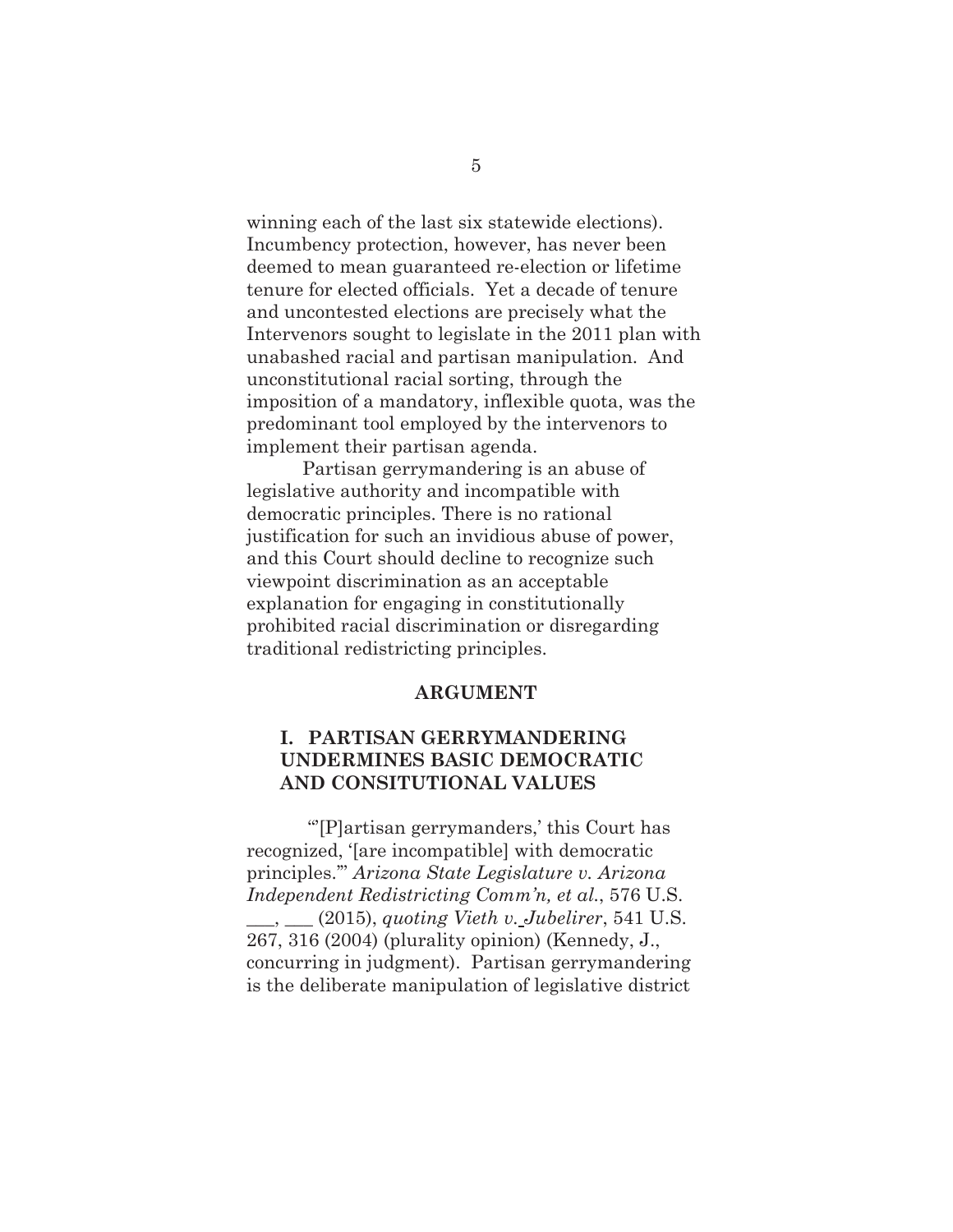boundaries where the sole motivation is to advantage or benefit a particular party or group, or cause disadvantage or harm to an opposing party or group. It is a widespread practice that distorts the electoral process, undermines democracy, and renders legislative elections a meaningless exercise.

Such a practice is antithetical to both the First and Fourteenth Amendments as it creates a system that devalues the voting power of individuals holding one set of political ideals and overweighs the voting power of individuals holding a different set of political beliefs. In this way it is even more offensive to the constitution than redistricting schemes that over populate some districts and under populate others arbitrarily. Those systems are unconstitutional simply because of an inequity in voting power. Partisan gerrymandering adds invidious viewpoint discrimination to the pool.

Moreover, partisan gerrymandering has other harmful effects on the democratic process.

- Partisan Gerrymandering reduces and eliminates competition in elections. Unchallenged incumbents have less incentive to ascertain and represent the interests of their constituents.
- Partisan Gerrymandering promotes tunnel vision and polarization. When a general election has been predetermined by district lines there is no incentive in a primary to nominate candidates that will reach out to independents or voters from the other party. The result is the election of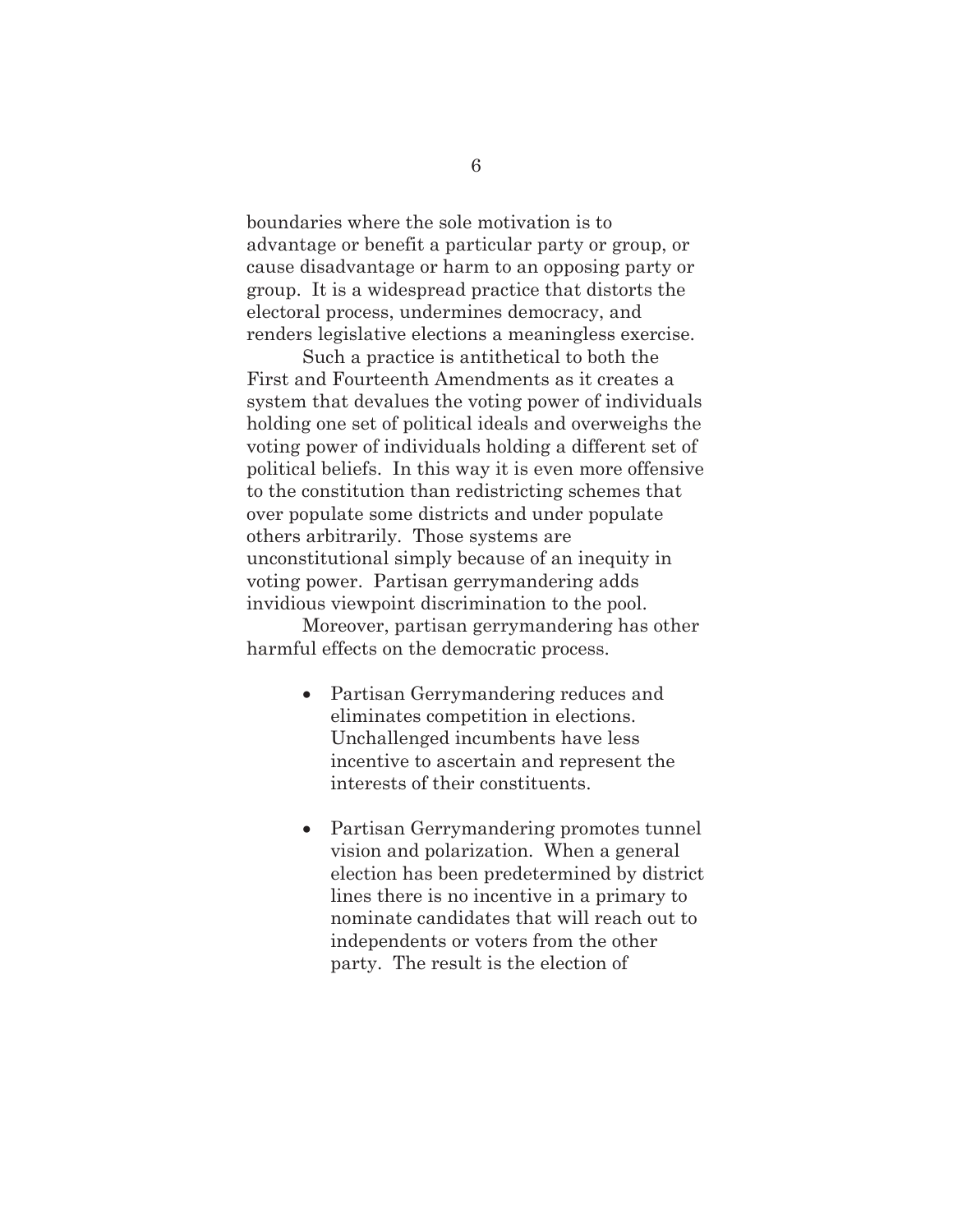legislators who stand at the extremes of their own parties.

- With candidates who sit on the extremes. and whose only threat to reelection is a more extreme challenger, compromise is thwarted, resulting in greater gridlock in government.
- Partisan Gerrymandering increases voter apathy and confusion, and reduces voter participation – why bother to vote when the outcome is preordained?

The effectiveness of electoral manipulation in the Commonwealth of Virginia under the 2011 redistricting plan, and the harm imposed on our representative democracy, can be seen in the results of the most recent November 2015 general elections. All 100 seats in the Virginia House of Delegates and all 40 seats in the Senate of Virginia were on the ballot during the last election. Of the 100 races in the House of Delegates, 62 delegates ran completely unopposed. Voters in these districts had no choice whatsoever. In an additional nine races, there was only token third party opposition, for a total of 71 essentially uncontested races. Moreover, after retirements, resignations to run for other office, and three primary contest changes, 122 incumbents sought re-election to 140 seats in the House and Senate on the November ballot. Every one of those 122 incumbents won re-election, most with double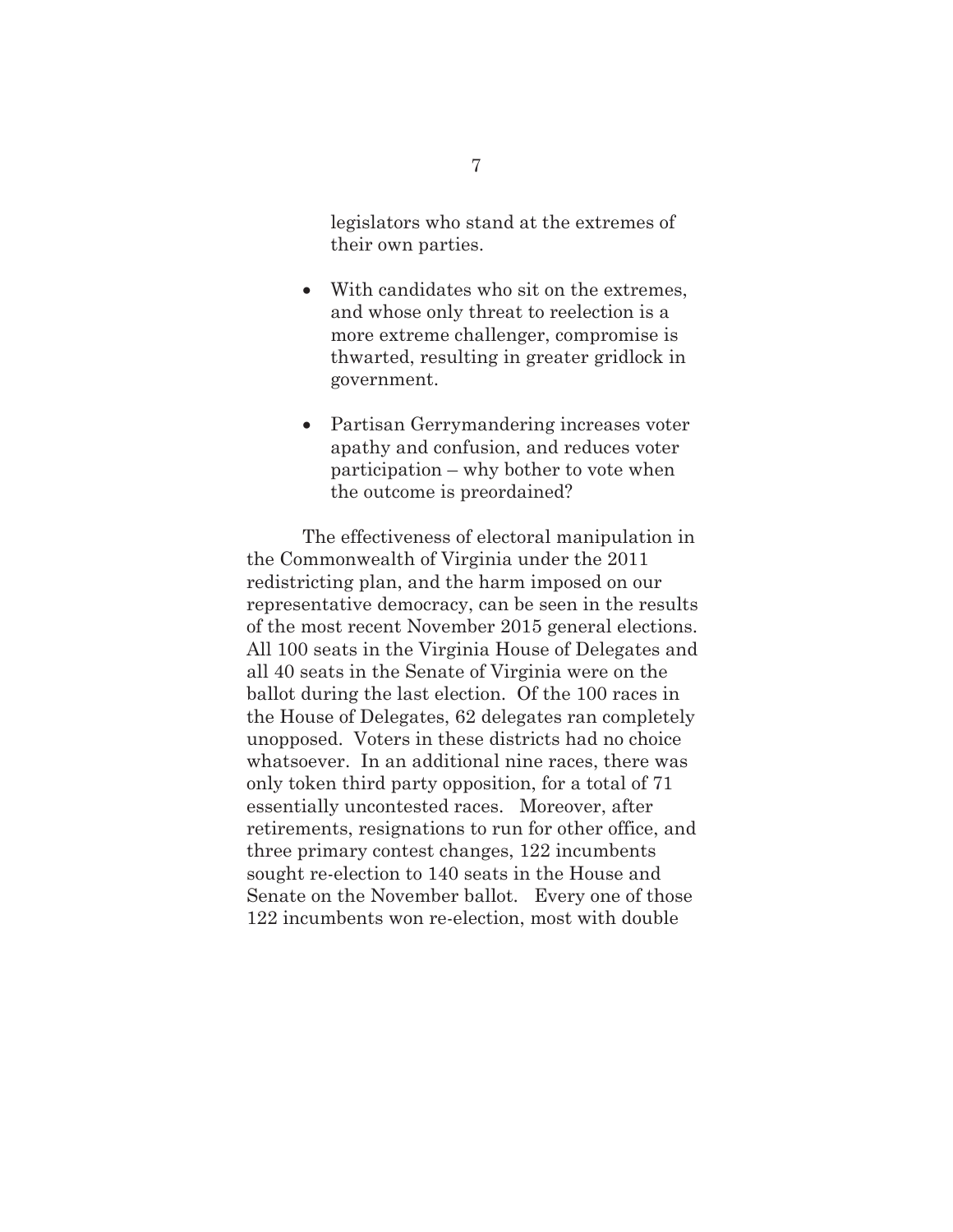figure margins of victory.2 Unsurprisingly, voter apathy and disinterest reached record levels in the 2015 state legislative elections and Virginia suffered one of the lowest voter turnouts on record, with only 29.1% of registered voters going to the polls.3

## **II. WHILE REDISTRICTING INHERENTLY INVOLVES POLITICS, THE FIRST AMENDMENT REQUIRES THAT REDISTIRCTING BE DONE IN A VIEWPOINT NEUTRAL FASHION**

Many different legitimate motivations, some of which involve political considerations, may shape redistricting plans, but the First Amendment makes clear that the legitimacy of any politically related criteria turns on its viewpoint neutrality. "A burden that falls unequally" on the voters of different viewpoints "impinges by its very nature on … the First Amendment." *Anderson v. Celebrezze,* 460 U.S. 780, 793 (1983). *See also Vieth v. Jubelirer*, 541 U.S. 267, 315 (2004) (Kennedy, J., concurring in judgment) ("If a court were to find that a State did impose burdens and restrictions on groups or persons by reason of their views, there would likely be a First Amendment violation, unless the State

http://elections.virginia.gov/resultsreports/registrationstatistics/registrationturnout-statistics/ (last visited Sept. 6, 2016).

<sup>2</sup> *See* Virginia State Board of Elections, *District-by-district contests*, *available at:*

http://results.elections.virginia.gov/vaelections/2015%20Nov ember%20General/Site/GeneralAssembly.html (last visited Sept. 6, 2016).

<sup>3</sup> *See* Virginia State Board of Elections, *Voter turnout statistics,* available *at:*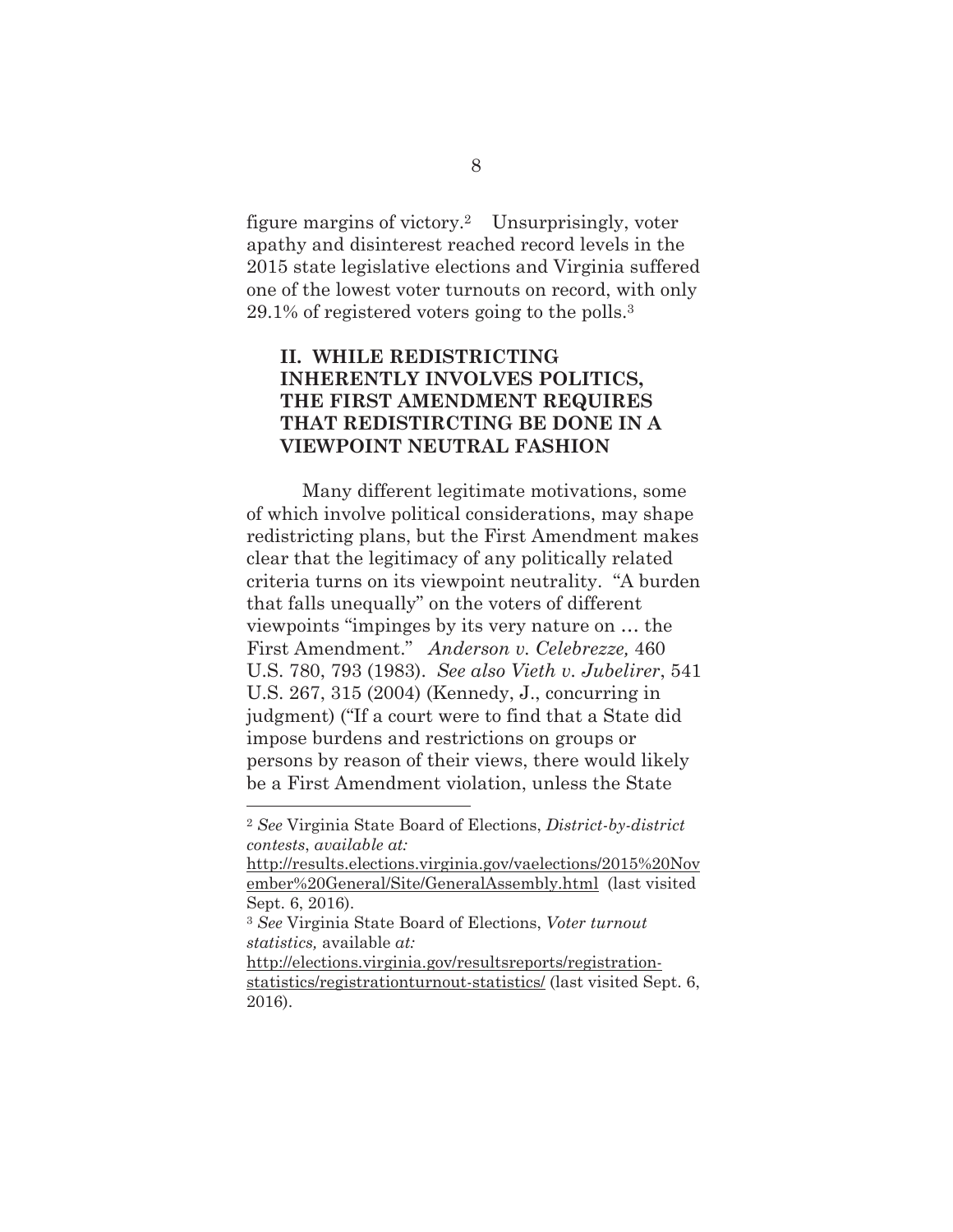shows some compelling interest."); *Tashjian v. Republican Party*, 479 U.S. 208, 217 (1986) (holding that States authority over administering elections "does not extinguish the State's responsibility to observe the limits established by the First Amendment rights of the State's citizens.").

 Thus, there are instances in which political criteria, neutrally applied, may constitute a legitimate government interest. For instance, the Court has recognized that the pursuit of political balance may justify district lines. *See Bush v. Vera,*  517 U.S. 952, 964-65 (1996) (citing *Gaffney v. Cummings,* 412 U.S. 735, 757 (1973), for the proposition that states "may draw irregular district lines in order to allocate seats proportionately to major political parties"); Michael Parsons, *Clearing the Political Thicket: Why Political Gerrymandering for Partisan Advantage is Unconstitutional,* 24 Wm. & Mary Bill Rts. J. 1107, 1139-42 (2016). But the Intervenors' express objective here of manipulating numerous district lines in order to disadvantage much of the electorate because of their political views does not pursue "political balance." It is intended to achieve their own partisan advantage, and specifically to erect barriers to the political process for a large class of its citizens.

 In the case at hand, it is especially concerning that Intervenors throughout these proceedings have repeatedly referred to "incumbency protection" as a redistricting objective and consider it to be a neutral and legitimate redistricting practice. However, incumbency protection has never been construed to mean that districts may be drawn with the goal of ensuring the same politicians will be elected and reelected year after year. At best, incumbency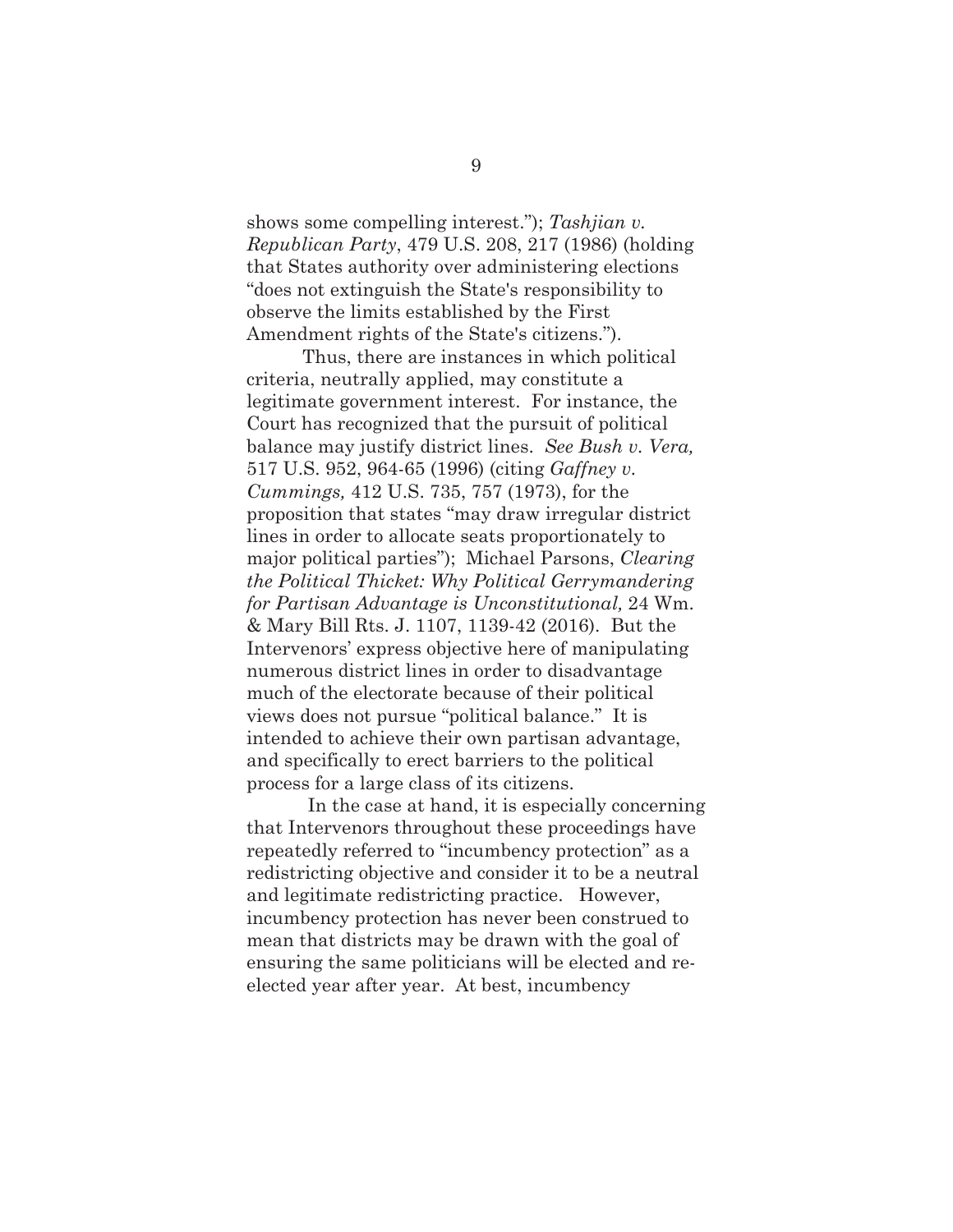protection means that map makers should not deliberately draw incumbents out of their districts or pair two or more incumbents together in one district in order to eliminate one of them altogether. *See, e.g., Karcher v. Daggett*, 462 U.S. 725, 740(1983) ("Any number of consistently applied legislative policies" can qualify as a rational state policy in this context, "including, for instance, making districts compact, respecting municipal boundaries, preserving the cores of prior districts, and *avoiding contests between incumbents*.") (emphasis added). *See also Bush v. Vera*, 517 U.S. 952 (1996) ("And we have recognized incumbency protection, at least in the limited form of 'avoiding contests between incumbents,' as a legitimate state goal.").

In this way "incumbency protection" is a misnomer. What the Court has sanctioned is the recognition of voters' previous choices rather than incumbents' right to be reelected. Having shown preference for certain candidates in the past, it is rational and viewpoint-neutral to allow voters the option to send back to the legislature their prior choices by not drawing them out of their districts or pairing them against one and other. Contrary to Intervenors' argument, the Court has never sanctioned guaranteed re-election or providing continuing tenure for elected representatives in order to ensure a particular party controls the legislature.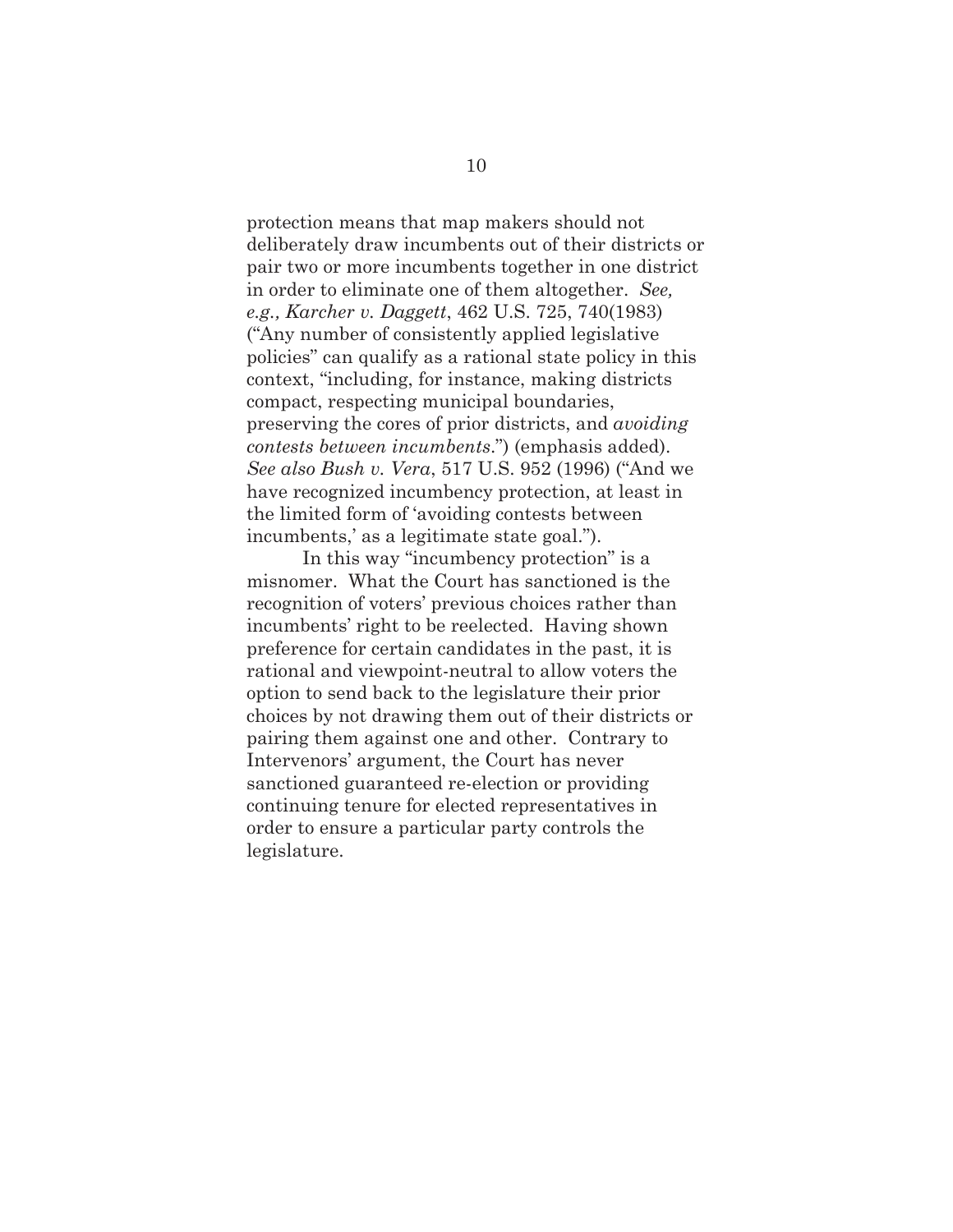### **III. PARTISAN ADVANTAGE IS NOT A LEGITIMATE REDISTRICTING OBJECTIVE, AND SHOULD NOT BE ACCEPTED TO EXCUSE UNCONSTITUTIONAL RACIAL DISCRIMINATION OR THE DISREGARD OF TRADITIONAL REDISTRICTING PRINCIPLES**

Whatever the aims of the individual Intervenor legislators, it can hardly be said that the Commonwealth of Virginia itself has a legitimate state interest in drawing district lines to advantage one set of political views over another. First, partisan advantage is not a *state* interest at all. The state represents the entire body politic composed of myriad viewpoints and cannot claim an interest in which any one party should win a democratic election and ascend to power. Moreover, the reality is that claiming an interest in "partisan advantage" is the same as claiming an interest in "partisan suppression." One cannot exist without the other. Such suppression creates a tangible and particularized harm for each voter whose voting power has been suppressed.

Second, legislation passed for the purpose of disadvantaging a group of citizens is not *legitimate. See Romer v. Evans,* 517 U.S. 620, 632 (1996) (noting that when legislation cannot be explained "by anything but animus toward the class it affects[,] it lacks a rational relationship to legitimate state interests"). *See also Harris v. Arizona Independent Redistricting Comm'n*, 136 S. Ct. 1301, 1310 (2016) (assuming without deciding that partisanship is an illegitimate redistricting factor"). As this Court has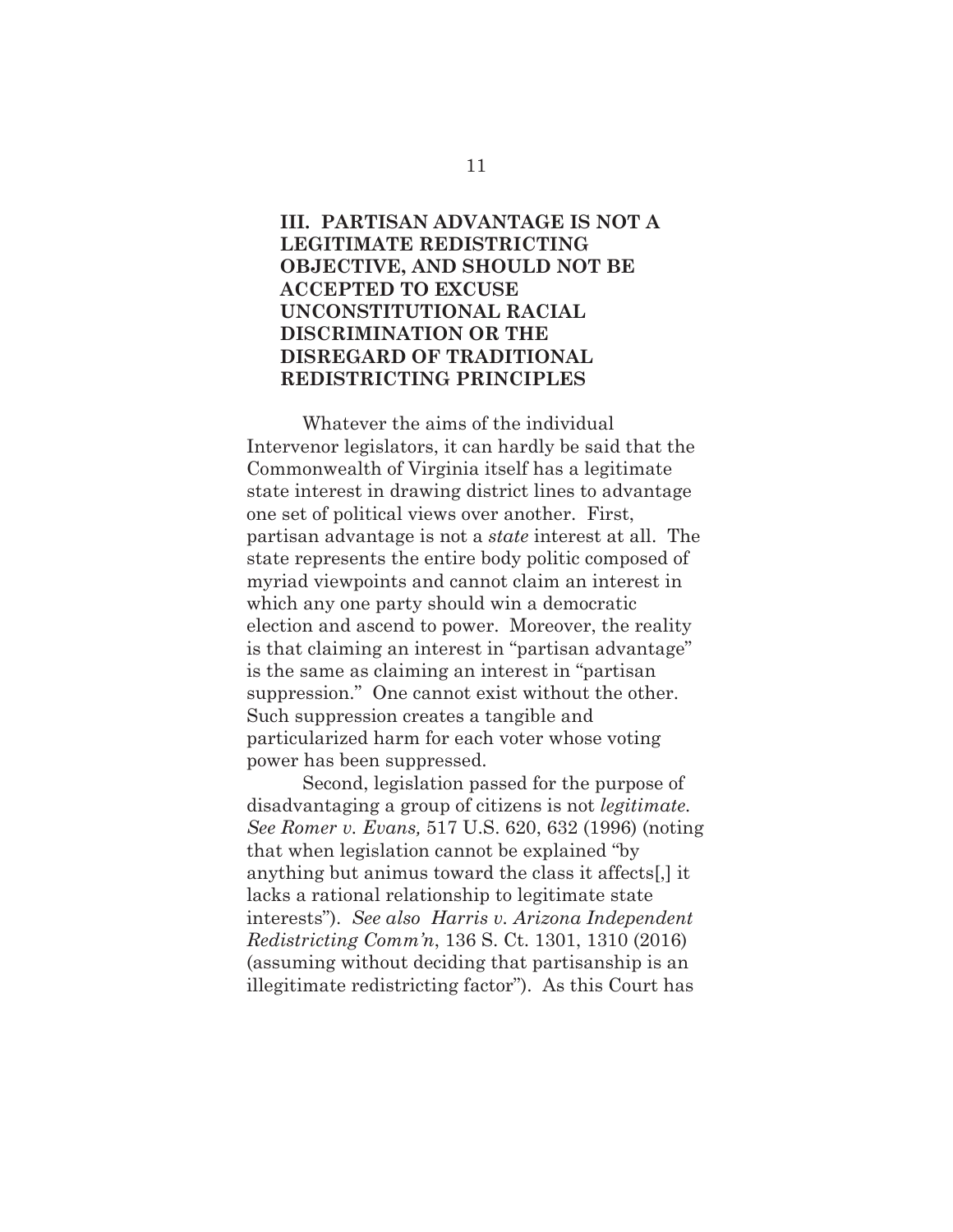stated, "[a] law declaring that in general it shall be more difficult for one group of citizens than for all others to seek aid from the government is itself a denial of equal protection of the laws in the most literal sense." *Romer* at 633. Legislators who openly proffer "partisan advantage" as a justification for manipulating district lines are not seeking to implement fair and effective representation; they have admitted that their plan has no desire to follow the viewpoint neutrality requirements of the First Amendment. There is no rational theory to justify such legislation when, as here, the elements of a redistricting plan are based on facial political classifications for the express purpose of achieving partisan advantage. Thus, they must be rejected.

Justice John Paul Stevens sat for an interview shortly after he retired in 2010 on the occasion of the publication of *Five Chiefs,* his memoir on his time at the Court. The interview was conducted by one of his former Law Clerks, Stanford law professor Jeffrey Fisher and in it he discussed his view that the Court should do more to address partisan gerrymandering:

> Well, it goes back to the fundamental equal protection principle that government has the duty to be impartial. . . Nowadays, the political parties acknowledge they are deliberately trying to gerrymander the districts in a way that will help the majority. . . That's outrageously unconstitutional in my judgment. The government cannot gerrymander for the purpose of helping the majority party; the government should be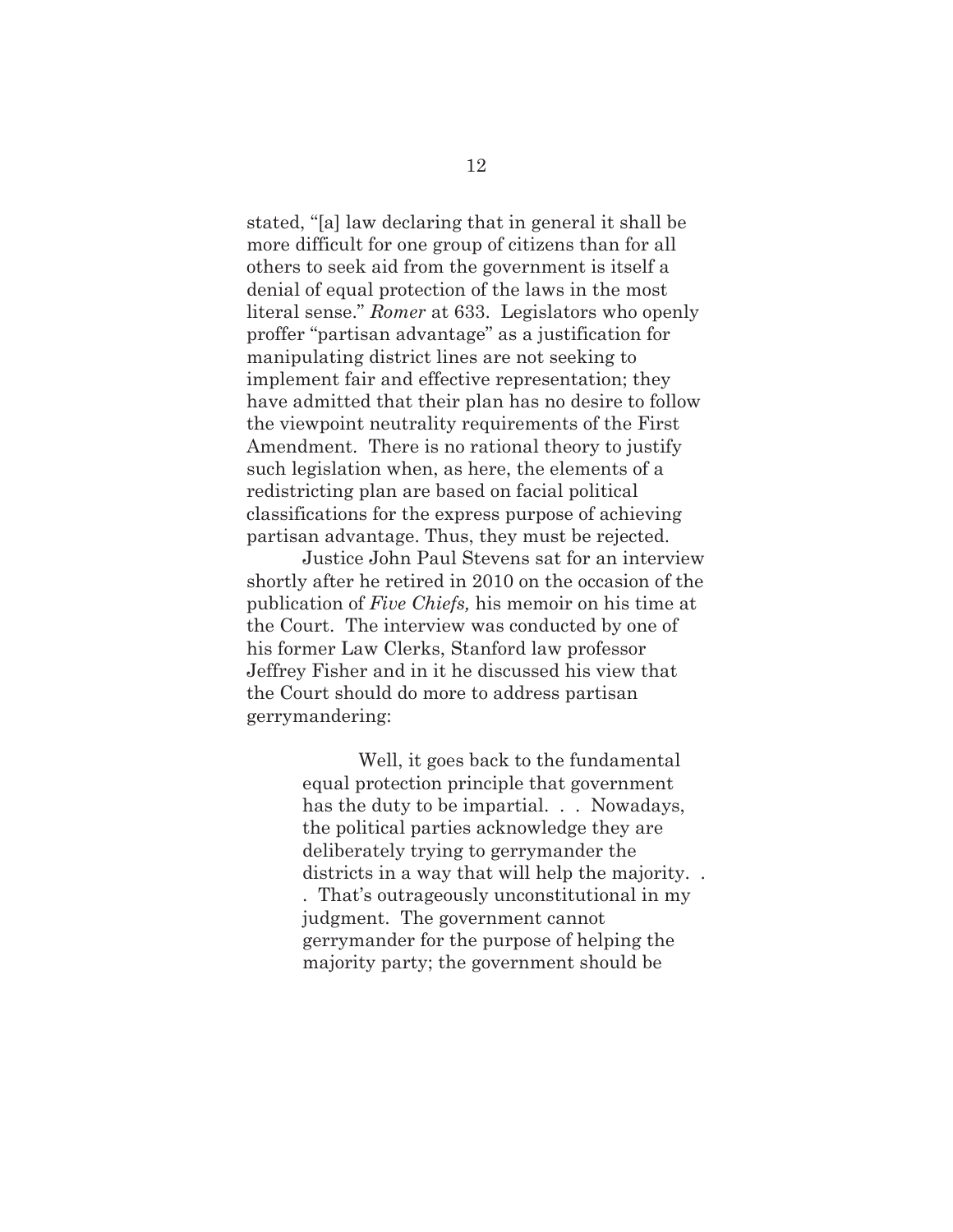redistricting for the purpose of creating appropriate legislative districts.

\* \* \* \*

This is one of the major disappointments in my entire career; that I was so totally unsuccessful in persuading the Court on something so obviously correct. Indeed, I think that the Court's failure to act in this area is one of the things that has contributed to the much greater partisanship in legislative bodies now. . .4

While this Court has struggled with the difficult question of how exactly to adjudicate partisan gerrymandering claims, a majority of the Court has clearly recognized that discrimination based on political affiliation presents a justiciable constitutional harm. *See Veith v. Jubelirer, supra* at 316 (Kennedy, J., concurring in the judgment). Moreover, at least five sitting Justices now are in agreement that partisan gerrymandering is unlawful. As Justice Kennedy observed in *Vieth, Id.* at 267:

> Finally, I do not understand the plurality to conclude that partisan gerrymandering that disfavors one party is permissible. Indeed the plurality seems to acknowledge it is not. See *ante*, at 292. ("We do not disagree with [the] judgment" that

<sup>4</sup>*See* SCOTUSBlog, *An interview with Justice Stevens, available at*: http://www.scotusblog.com/21011/11/aninterview-with-justice-stevens/ (last visited Sept. 6, 2016).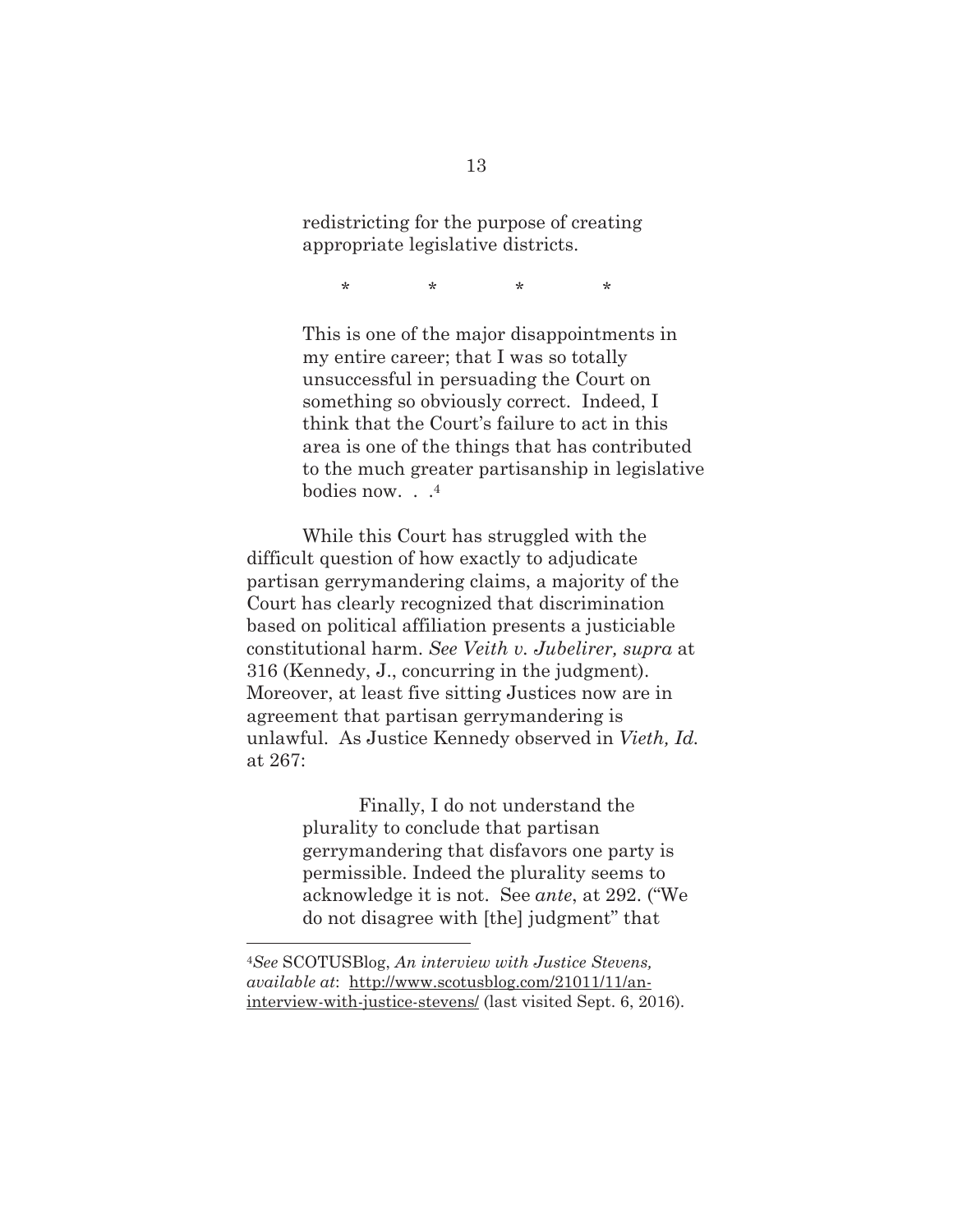"partisan gerrymanders [are incompatible] with democratic principles") ; *ante*, at 293 (noting that it is the case, and that the plurality opinion assumes it to be the case, that "an *excessive* injection of politics [in districting] is *unlawful*").

541 U.S. at 316.

This case does not require the Court to answer that difficult question of how to appropriately determine when the "injection of politics" has become "excessive" such that it is a cognizable harm in and of itself. This case merely asks the Court to affirm the logical consequences of its past rulings and hold that in the face of evidence showing race-based redistricting, the state cannot defend a racial sorting by claiming that it was instead viewpoint discrimination.

This conclusion finds support in the recent decision of the Fourth Circuit in *Raleigh Wake Citizens Assoc., et al. v. Wake County Board of Elections, et al.,* No. 16-1270, No. 16-1271, 2016 U.S. App. Lexis 12136 (4th Cir., July 1, 2016), *reh. denied,*  July 26, 2016. In *Raleigh Wake*, a North Carolina federal district court rejected a "one person, one vote" redistricting challenge to certain Wake County School Board and County Commissioner districts, holding after a bench trial that the plaintiffs had failed to meet their burden of negating "every conceivable legislative purpose" that might support the redistricting plan. The United States Court of Appeals for the Fourth Circuit reversed, noting that the evidence at trial showed that the population deviations reflected the predominance of "illegitimate reapportionment factors," i.e., "an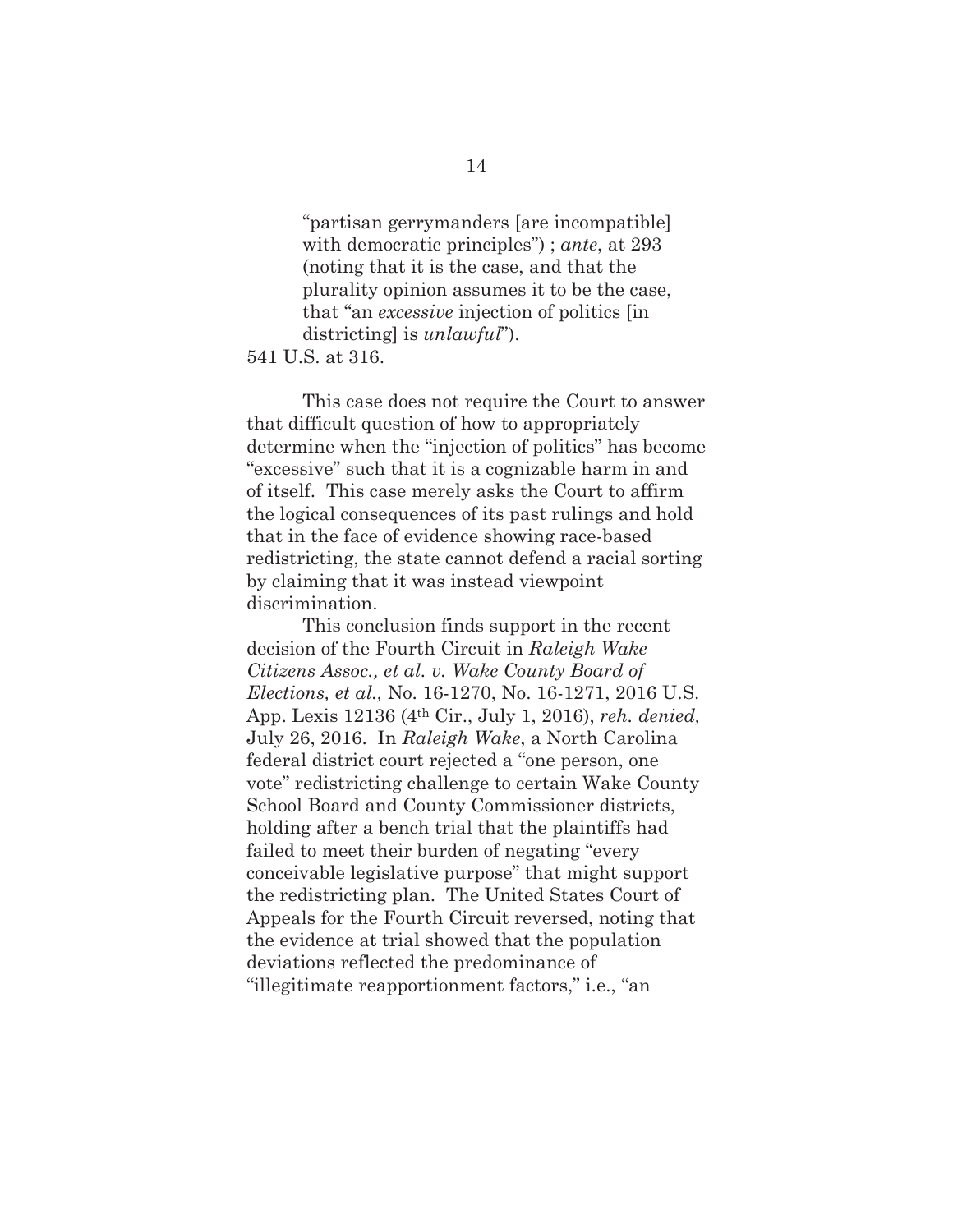attempt to guarantee Republican victory through the intentional packing of Democratic districts." Slip op. at 24-25. The court distinguished *Gaffney v. Cummings, supra,* in which political considerations were considered permissible to follow a "policy of political fairness." *Id.* at 738. Here, however, the challenged redistricting "subverts political fairness and proportional representation and sublimates partisan gamesmanship." Slip op. at 29. The court concluded that the plaintiffs "successfully showed it to be more probable than not that the deviations at issue reflect the predominance of an illegitimate reapportionment factor rather than legitimate consideration." *Id.* at 38. Stated another way, partisan gerrymandering and viewpoint discrimination are not legitimate redistricting criteria. It is impermissible, if not unlawful, and cannot be asserted to offset or justify unconstitutional population deviations, racial sorting, or other equally impermissible redistricting abuses.

This is not a case like *Vieth,* or *Davis v. Bandemer*, 478 U.S. 109 (1986), where the Court must cobble together circumstantial evidence of intentional political discrimination and disparate impact in order to ascertain a justiciable claim. When legislators assert, as is claimed here, that political advantage was a significant motivation in establishing legislative districts, the body cannot be said to have acted legitimately or rationally. Such assertions should not be allowed to explain or justify unconstitutional racial discrimination and the disregard of well-settled traditional redistricting criteria.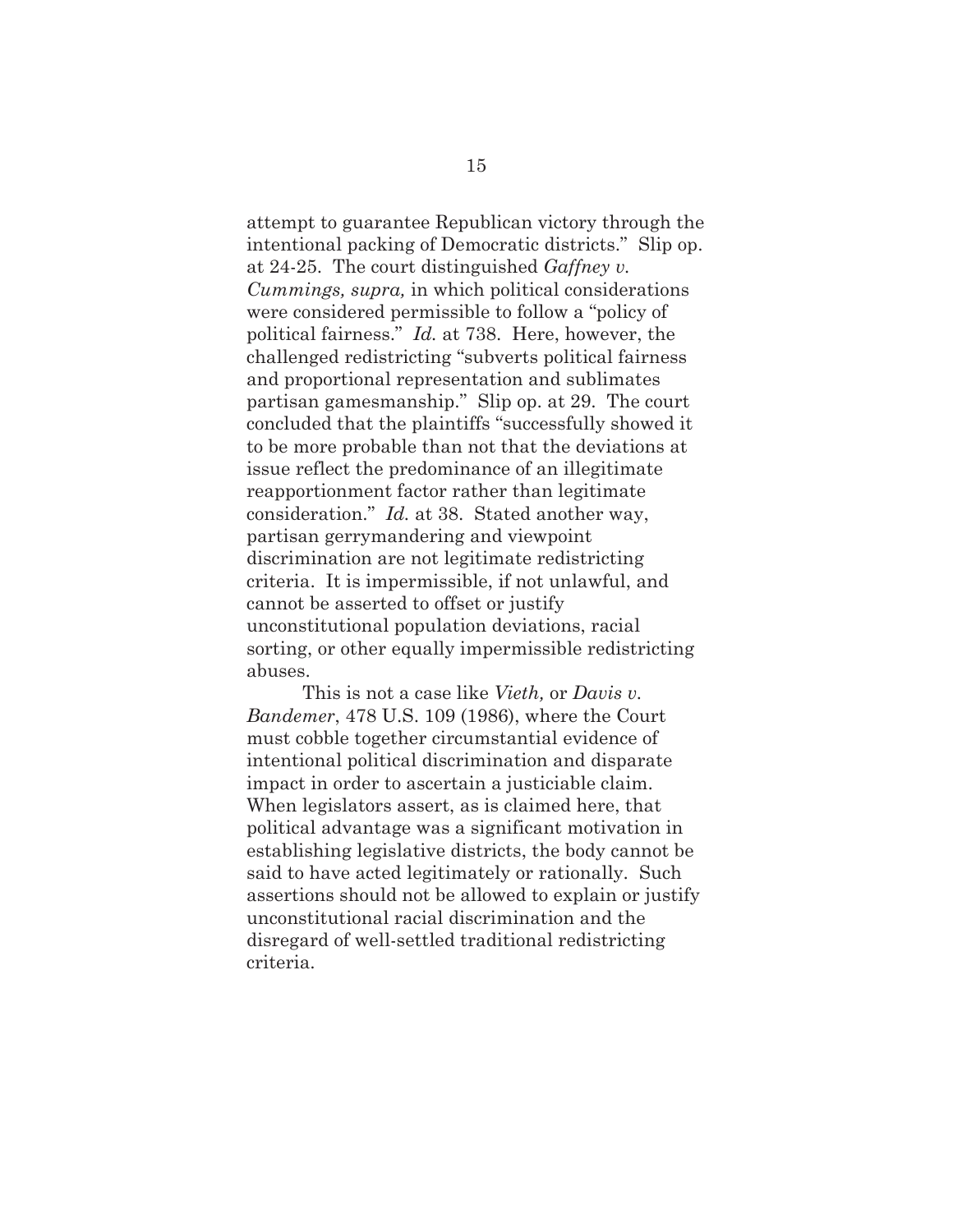*Amicus* does not ask the Court to settle on a standard and find that such harm is present in this case. Rather, we ask the Court clarify that openly admitting to invidious partisan discrimination cannot provide a safe harbor to a legislature that has engaged in race conscious redistricting, and otherwise has disregarded state constitutionally mandated or traditional redistricting criteria in order to implement a "non-negotiable" 55% racial threshold.

#### **CONCLUSION**

 For the foregoing reasons, this Court should reverse the judgment of the district court, enter final judgment, and remand for implementation of a remedial plan. Should the Court order a remand for reconsideration of whether the 2011 House of Delegates redistricting plan violates the Fourteenth Amendment, the Court should order that evidence of partisan gerrymandering or political advantage may not be accepted or considered to explain or justify such unconstitutional racial discrimination.